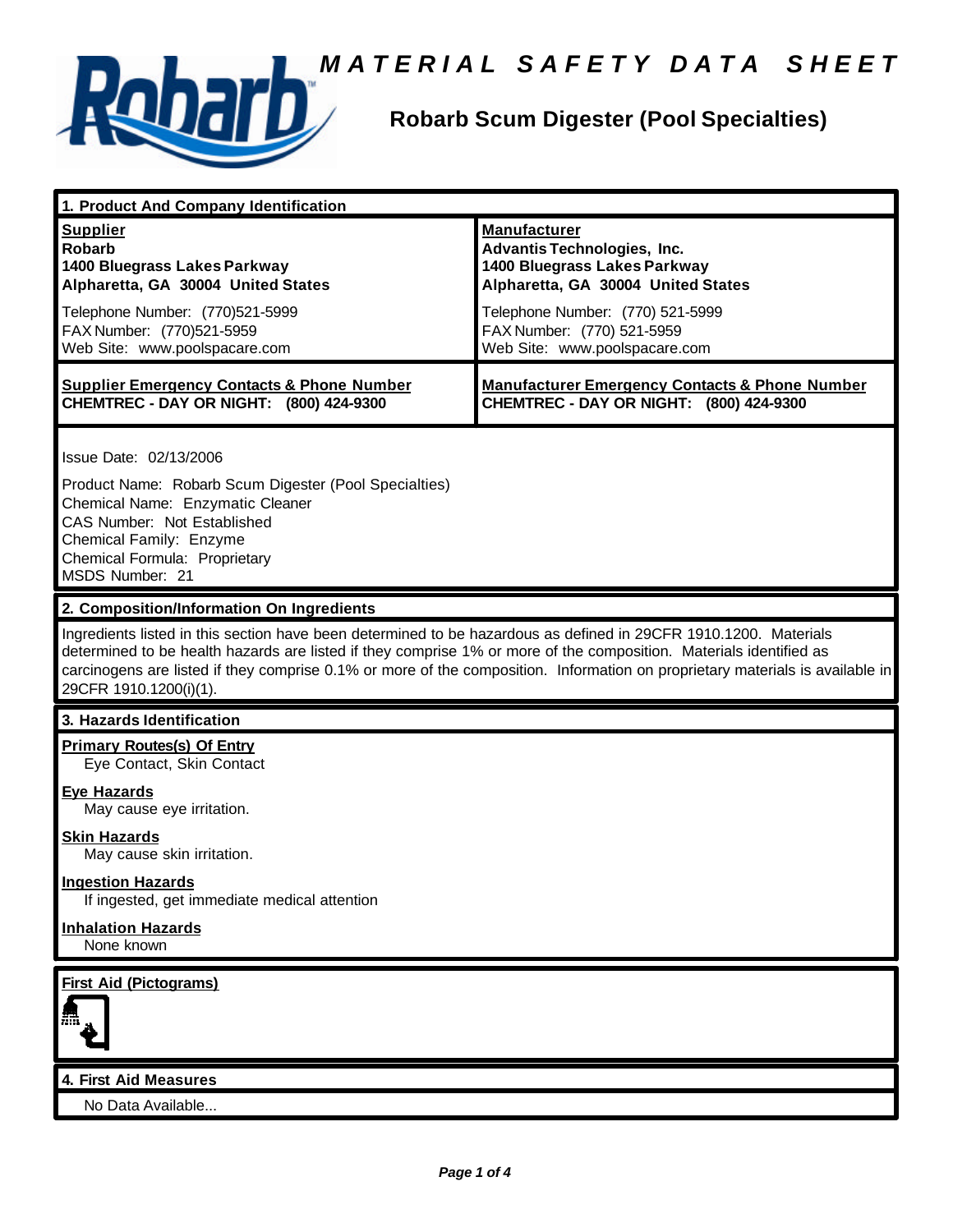## *M A T E R I A L S A F E T Y D A T A S H E E T*

## **Robarb Scum Digester (Pool Specialties)**

#### **4. First Aid Measures - Continued**

#### **Eye**

In case of contact, hold eyelids apart and immediately flush eyes with plenty of water for at least 15 minutes.

#### **Skin**

Remove contaminated clothing and shoes. Wash affected areas with soap and water.

#### **Ingestion**

DO NOT INDUCE VOMITING. Drink large amounts of water. Contact a physician or poison control.

#### **Inhalation**

No known hazard

#### **Fire Fighting (Pictograms)**



#### **5. Fire Fighting Measures**

Flash Point: n/a °F

#### **Extinguishing Media**

Use the appropriate extinguishing media for the surrounding fire.

#### **Fire Fighting Instructions**

Firefighters should wear self-contained breathing apparatus and full protective gear.

#### **6. Accidental Release Measures**

Clean up spill immediately. Contain and/or absorb spill with inert material (e.g. sand, vermiculite).

#### **7. Handling And Storage**

#### **Handling And Storage Precautions**

Keep out of reach of children. Store material in a cool and dry place.

#### **Storage Precautions**

Keep out of reach of children. Store in a cool dry place.

#### **Work/Hygienic Practices**

Use safe chemical handling procedures suitable for the hazards presented by this material.

#### **Protective Clothing (Pictograms)**



### **8. Exposure Controls/Personal Protection**

#### **Engineering Controls**

Local exhaust acceptable. Special exhaust not required

#### **Eye/Face Protection**

Safety glasses with side shields or goggles.

#### **Skin Protection**

Chemical-resistant gloves.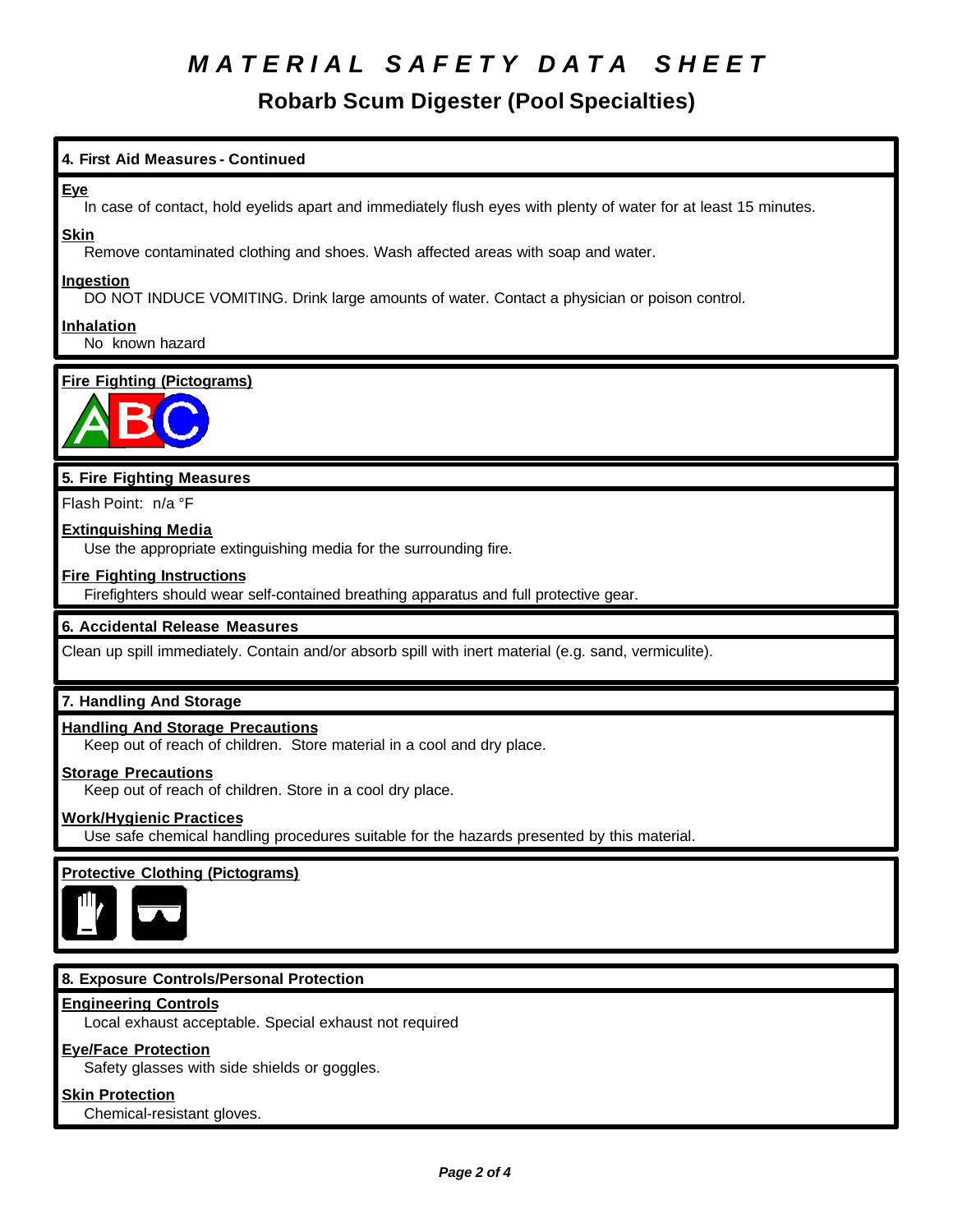# *M A T E R I A L S A F E T Y D A T A S H E E T*

**Robarb Scum Digester (Pool Specialties)**

| 8. Exposure Controls/Personal Protection - Continued                                                                                                                                                                                                                                                                |
|---------------------------------------------------------------------------------------------------------------------------------------------------------------------------------------------------------------------------------------------------------------------------------------------------------------------|
| <b>Respiratory Protection</b><br>None normally required.                                                                                                                                                                                                                                                            |
| 9. Physical And Chemical Properties                                                                                                                                                                                                                                                                                 |
| <b>Appearance</b><br>Clear yellow liquid                                                                                                                                                                                                                                                                            |
| Odor<br>Floral                                                                                                                                                                                                                                                                                                      |
| Chemical Type: Mixture<br>Physical State: Liquid<br>Melting Point: NOT DETERMINED °F<br>Boiling Point: 212 °F<br>Specific Gravity: 0.99-1.1<br>Percent Volitales: Nil<br>Packing Density: NOT DETERMINED<br>Vapor Pressure: NOT DETERMINED<br>Vapor Density: >AIR<br>pH Factor: 6-8<br>Solubility: SOLUBLE IN WATER |
| 10. Stability And Reactivity                                                                                                                                                                                                                                                                                        |
| Stability: Stable<br>Hazardous Polymerization: Will not occur<br><b>Conditions To Avoid (Stability)</b><br>None Known                                                                                                                                                                                               |
| <b>Incompatible Materials</b><br>None known                                                                                                                                                                                                                                                                         |
| 11. Toxicological Information                                                                                                                                                                                                                                                                                       |
| No Data Available                                                                                                                                                                                                                                                                                                   |
| 12. Ecological Information                                                                                                                                                                                                                                                                                          |
| No Data Available                                                                                                                                                                                                                                                                                                   |
| 13. Disposal Considerations                                                                                                                                                                                                                                                                                         |
| Dispose in accordance with applicable federal, state and local government regulations.                                                                                                                                                                                                                              |
| 14. Transport Information                                                                                                                                                                                                                                                                                           |
| <b>Proper Shipping Name</b><br>NON REGULATED                                                                                                                                                                                                                                                                        |
| <b>Hazard Class</b><br><b>NON REGULATED</b>                                                                                                                                                                                                                                                                         |
| <b>DOT Identification Number</b><br><b>NONE</b>                                                                                                                                                                                                                                                                     |
| <b>DOT Shipping Label</b><br>NOT ASSIGNED                                                                                                                                                                                                                                                                           |